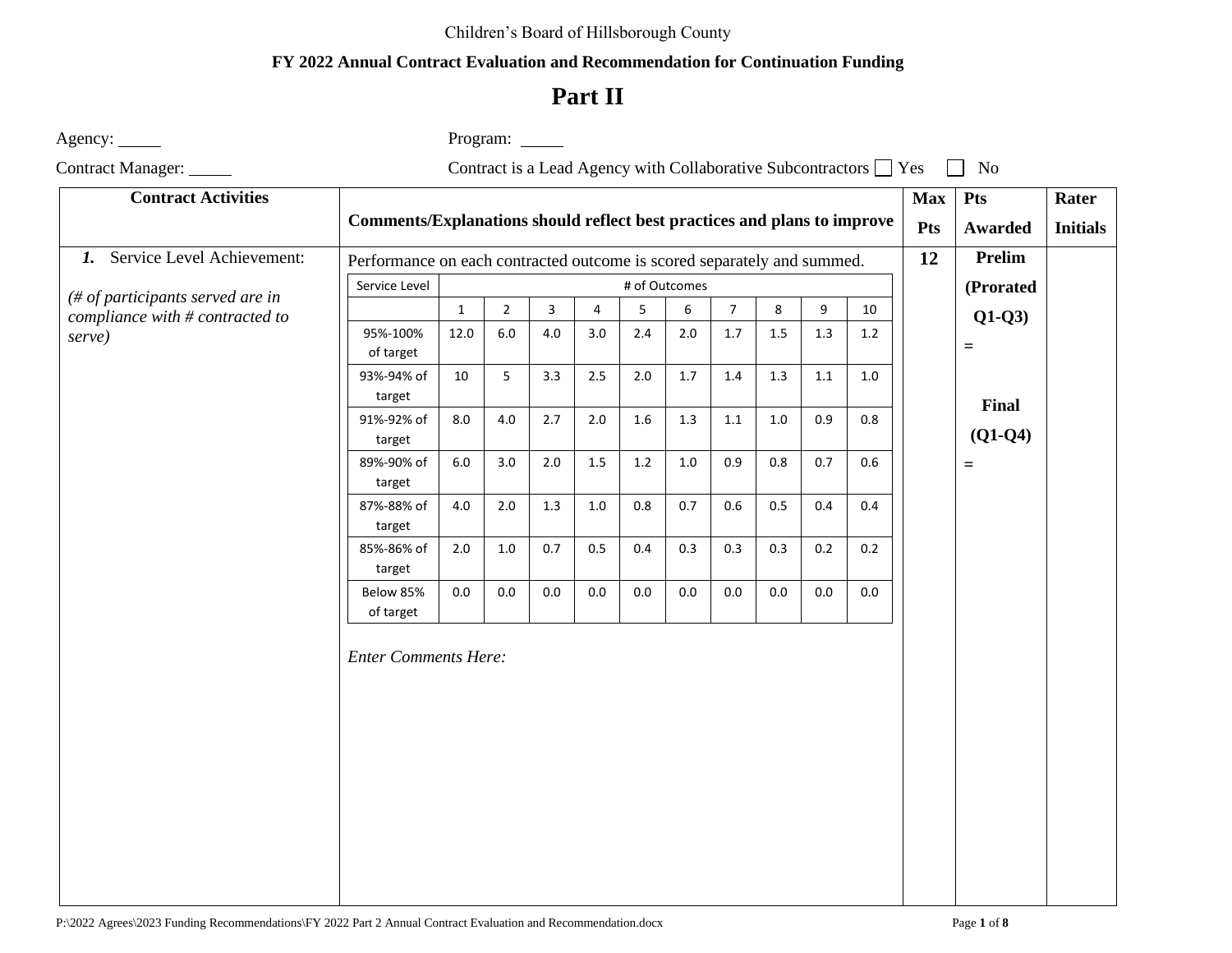# **Part II**

| <b>Contract Activities</b>                    |                                                                          |              |                |         |         |         |         |                |         |         |         | <b>Max</b> | Pts            | Rater           |
|-----------------------------------------------|--------------------------------------------------------------------------|--------------|----------------|---------|---------|---------|---------|----------------|---------|---------|---------|------------|----------------|-----------------|
|                                               | Comments/Explanations should reflect best practices and plans to improve |              |                |         |         |         |         |                |         |         |         | Pts        | <b>Awarded</b> | <b>Initials</b> |
| 2. Outcomes or Contract                       |                                                                          |              |                |         |         |         |         |                |         |         |         | 26         | Final          |                 |
| Deliverables:                                 | Performance on each contracted outcome is scored separately and summed.  |              |                |         |         |         |         |                |         |         |         |            | $(Q1-Q4)$      |                 |
|                                               | Service Level<br># of Outcomes                                           |              |                |         |         |         |         |                |         |         |         |            |                |                 |
| (% of contracted outcome results<br>achieved) |                                                                          | $\mathbf{1}$ | $\overline{2}$ | 3       | 4       | 5       | 6       | $\overline{7}$ | 8       | 9       | 10      |            | $\equiv$       |                 |
|                                               | 95%-100%                                                                 | 26           | 13             | 8.67    | 6.5     | 5.2     | 4.33    | 3.71           | 3.25    | 2.89    | 2.6     |            |                |                 |
| Number of outcomes used to score:             | of target                                                                |              |                |         |         |         |         |                |         |         |         |            |                |                 |
|                                               | 93%-94% of                                                               | 23.4         | 11.7           | 7.8     | 5.85    | 4.68    | 3.9     | 3.34           | 2.93    | 2.6     | 2.34    |            |                |                 |
|                                               | target                                                                   |              |                |         |         |         |         |                |         |         |         |            |                |                 |
|                                               | 92% of                                                                   | 20.8         | 10.4           | 6.93    | 5.2     | 4.16    | 3.47    | 2.97           | 2.6     | 2.31    | 2.08    |            |                |                 |
| Check here if baseline data                   | target                                                                   |              |                |         |         |         |         |                |         |         |         |            |                |                 |
|                                               | 91% of                                                                   | 18.2         | 9.1            | 6.07    | 4.55    | 4.55    | 3.03    | 2.6            | 2.28    | 2.02    | 1.82    |            |                |                 |
|                                               | target                                                                   |              |                |         |         |         |         |                |         |         |         |            |                |                 |
|                                               | 90% of<br>target                                                         | 15.6         | 7.8            | 5.2     | 3.9     | 3.12    | 2.6     | 2.23           | 1.95    | 1.73    | 1.56    |            |                |                 |
|                                               | 89% of                                                                   | 13           | 6.5            | 4.33    | 3.25    | 2.6     | 2.17    | 1.86           | 1.63    | 1.44    | 1.3     |            |                |                 |
|                                               | target                                                                   |              |                |         |         |         |         |                |         |         |         |            |                |                 |
|                                               | 88% of                                                                   | 10.4         | $5.2$          | 3.47    | 2.6     | 2.08    | 1.73    | 1.49           | 1.3     | 1.16    | 1.04    |            |                |                 |
|                                               | target                                                                   |              |                |         |         |         |         |                |         |         |         |            |                |                 |
|                                               | 87% of                                                                   | 7.8          | 3.9            | 2.6     | 1.95    | 1.56    | 1.3     | 1.11           | 0.98    | 0.87    | 0.78    |            |                |                 |
|                                               | target                                                                   |              |                |         |         |         |         |                |         |         |         |            |                |                 |
|                                               | 86% of                                                                   | $5.2$        | 2.6            | 1.73    | $1.3$   | 1.04    | 0.87    | 0.74           | 0.65    | 0.58    | 0.52    |            |                |                 |
|                                               | target                                                                   |              |                |         |         |         |         |                |         |         |         |            |                |                 |
|                                               | 85% of                                                                   | 2.6          | 1.3            | 0.87    | 0.65    | 0.52    | 0.43    | 0.37           | 0.33    | 0.29    | 0.26    |            |                |                 |
|                                               | target                                                                   |              |                |         |         |         |         |                |         |         |         |            |                |                 |
|                                               | Below 85%                                                                | 0.0          | $0.0\,$        | $0.0\,$ | $0.0\,$ | $0.0\,$ | $0.0\,$ | $0.0\,$        | $0.0\,$ | $0.0\,$ | $0.0\,$ |            |                |                 |
|                                               | of target                                                                |              |                |         |         |         |         |                |         |         |         |            |                |                 |
|                                               |                                                                          |              |                |         |         |         |         |                |         |         |         |            |                |                 |
|                                               |                                                                          |              |                |         |         |         |         |                |         |         |         |            |                |                 |
|                                               | <b>Enter Comments Here:</b>                                              |              |                |         |         |         |         |                |         |         |         |            |                |                 |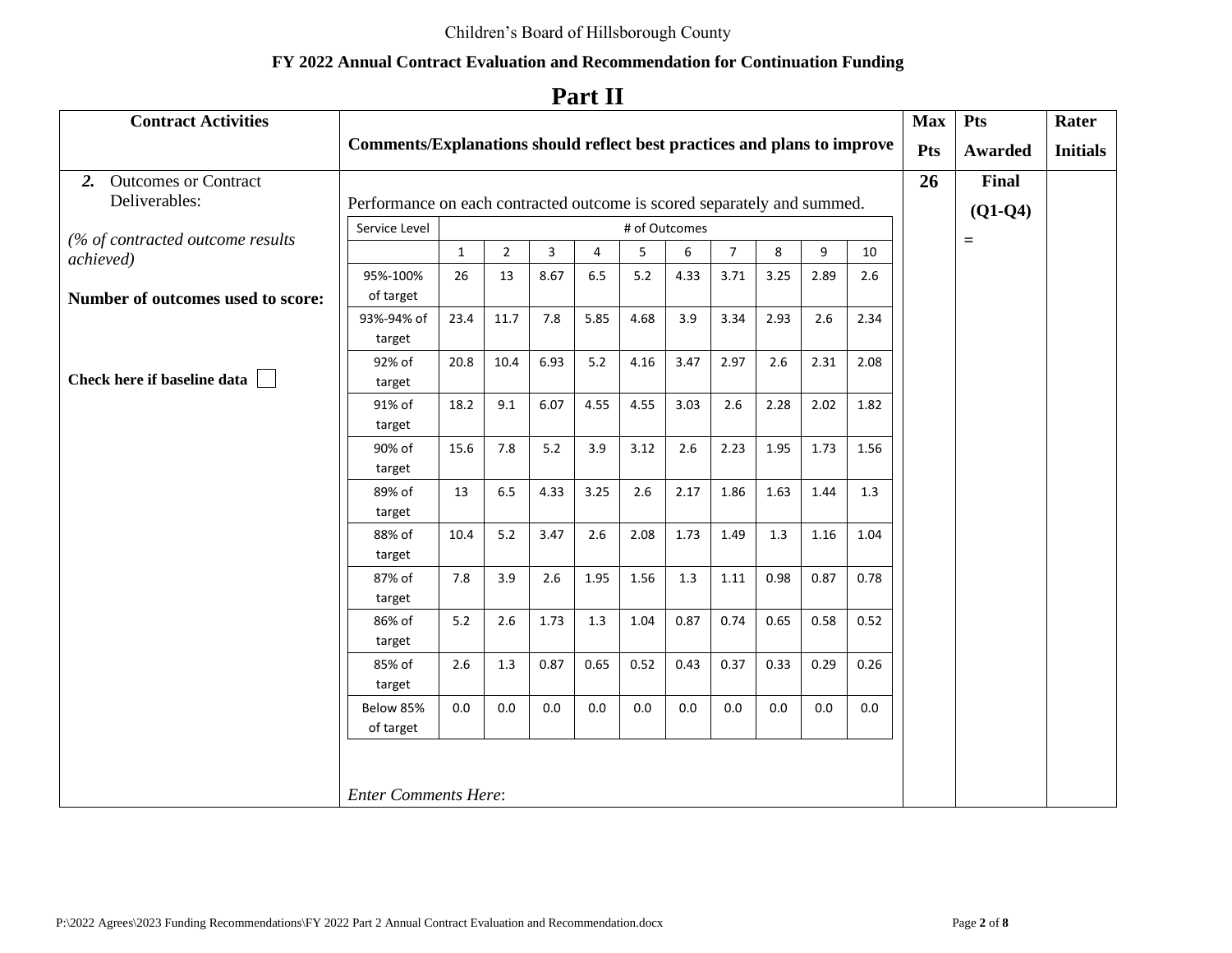#### **Contract Activities Max Pts Rater Comments/Explanations should reflect best practices and plans to improve Pts Awarded Initials** *3.* Data Integrity Check **15 Check One:** (Accuracy of Sample = # Correct Data Elements/Total # Data Elements) Check here if data was corrected 95% - 100% accuracy (12 points) Date: 90% -94% accuracy (8 points) Less than 90% accuracy (0 points) **Score 1 point for each:** Administration of all measures follows measurement tool protocol/guidelines or program evaluation procedures (1 point) Completed measures contain all necessary information for participant identification (1 point) **Completed measures contain all necessary information including** documentation for accurate scoring (1 point) *Enter Comments Here*: *4.* Fiscal Reporting and Reimbursement requests contain accurate information. (0, 1, 2 or 3 points) **9** Reimbursements (through Q3): Budget to actual reports were received by the deadline. (0 or 1 point) *(Deduct from total points allowable the %*  Budget to actual reports contain accurate information. (0 or 1 point) *of those reimbursement forms and budget*  Next FY budget was submitted for contract by deadline. (0, 1 or 2 points)  $\overline{\phantom{a}}$ *to actual reports received without*  Next FY budget submitted in accordance with instructions and without *accurate information and budget to actual reports not received on time by*  major revisions. (0, 1 or 2 points) *total number of reports received). Enter Comments Here*: Evidence of a sustainability or strategic action plan Next FY that outlines *5.* Compliance with General **6**Terms and Conditions organizational goals which includes funding diversification monitoring (activities through July  $31<sup>st</sup>$ ): guidelines. (1 point) CBHC prior approval for spending outside of the budget. (0, 1, or 2 points) CBHC obtained contract notifications or pre-approved contract changes. (0, 1, or 2 points) Most current agency audit submitted on time (1 point). *Enter Comments Here*:

### **Part II**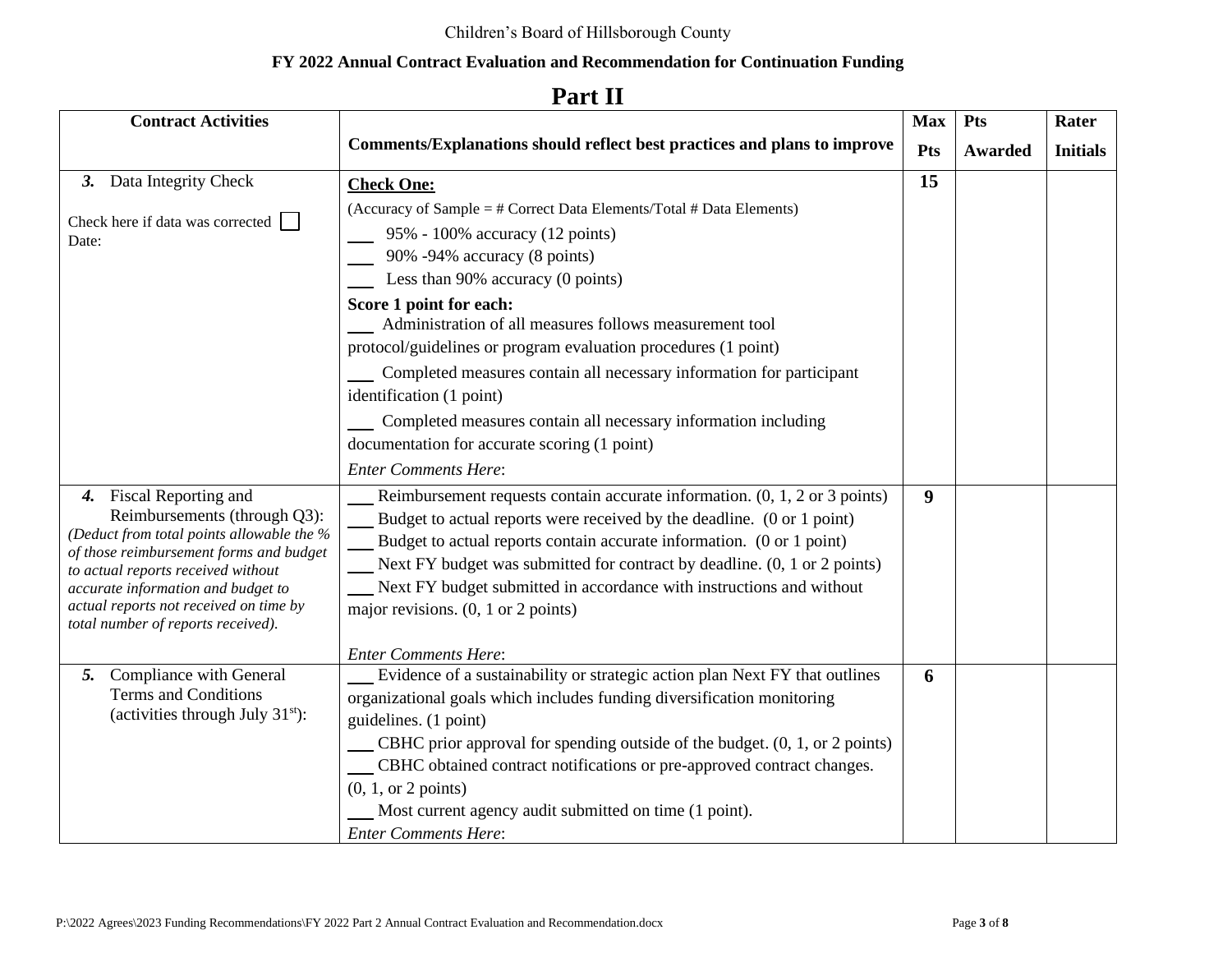|    | <b>Contract Activities</b>                                                           |                                                                                                                                                                           | <b>Max</b> | <b>Pts</b> | Rater           |
|----|--------------------------------------------------------------------------------------|---------------------------------------------------------------------------------------------------------------------------------------------------------------------------|------------|------------|-----------------|
|    |                                                                                      | <b>Comments/Explanations should reflect best practices and plans to improve</b>                                                                                           | Pts        | Awarded    | <b>Initials</b> |
| 6. | The provider submits<br>reimbursement requests on a<br>monthly basis and in a timely | The provider is consistently more than one month behind in submitting<br>reimbursement requests. (0 points)<br>or                                                         |            |            |                 |
|    | fashion. (activities through July<br>$31^{st}$ :**                                   | The provider consistently submits a reimbursement request for a given<br>month by the last day of the following month. (1 point)                                          |            |            |                 |
|    |                                                                                      | -or<br>The provider consistently submits a reimbursement request for a given<br>month by the $15th$ day of the following month. (2 points)<br><b>Enter Comments Here:</b> |            |            |                 |

# **Part II**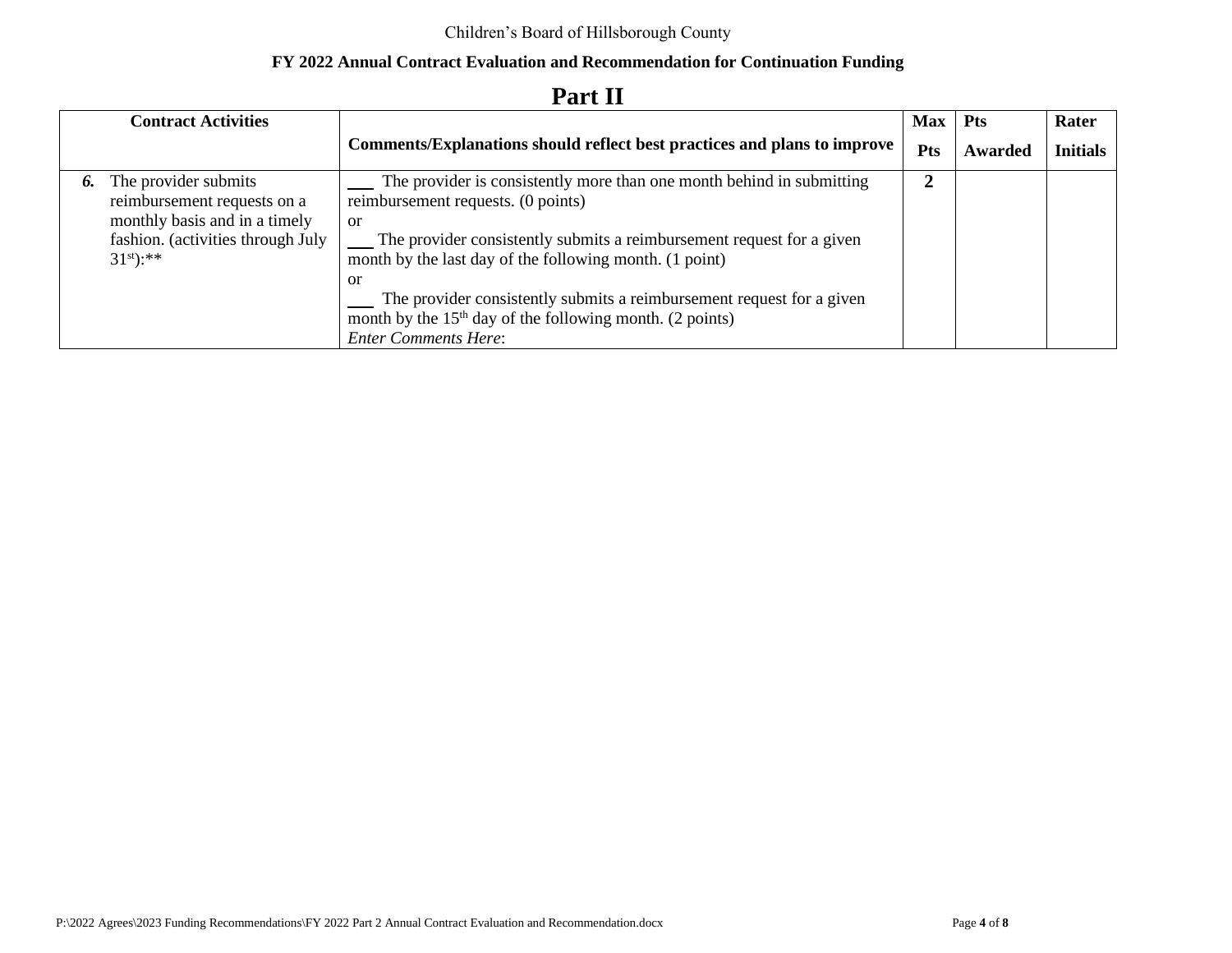# **Part II**

| <b>Score Summary</b>              | <b>Additional Comments</b>                 | $Max$ Pts  |         | Rater           |
|-----------------------------------|--------------------------------------------|------------|---------|-----------------|
|                                   |                                            | <b>Pts</b> | Awarded | <b>Initials</b> |
| <b>Preliminary Points Part II</b> | Special Note: Omit Section 2 when scoring. | 44         |         |                 |
|                                   | <b>Enter Additional Comments Here:</b>     |            |         |                 |
| <b>Total Score from Part I</b>    | <b>Part I Score</b>                        | 30         |         |                 |
| <b>Total Preliminary Score</b>    | $Part I + Preliminary Part II$             | 74         |         |                 |
| <b>Final Points Part II</b>       | <b>Enter Additional Comments Here:</b>     | 70         |         |                 |
| <b>Total Final Score</b>          | $Part I + Part II$                         | <b>100</b> |         |                 |

*\*\* FY2022 Annual Contract Evaluation and Recommendation tool has been modified from previous years:*

*Scoring for Section 6 is on consistency and timeliness of reimbursement requests (previously funding diversification). No change in total points in this section.*

### *Preliminary Recommendation*

- Continue funding effective October 1 *(Total score result is 64 points or higher)*
- Continue funding effective October 1 with a contract modification (s) as necessary *(Total score is between 53 and 63 points)*
- Continue funding effective October 1 with a documented Provider Improvement Plan (*Total score is less than 53 points)*

### *Final Recommendation*

- Continue funding effective October 1 *(Total score result is 85 points or higher)*
- Continue funding effective October 1 with a contract modification (s) as necessary *(Total score is between 70 and 84 points)*
- Continue funding effective October 1 with a documented Provider Improvement Plan (*Total score is less than 70 points)*
- Other Determination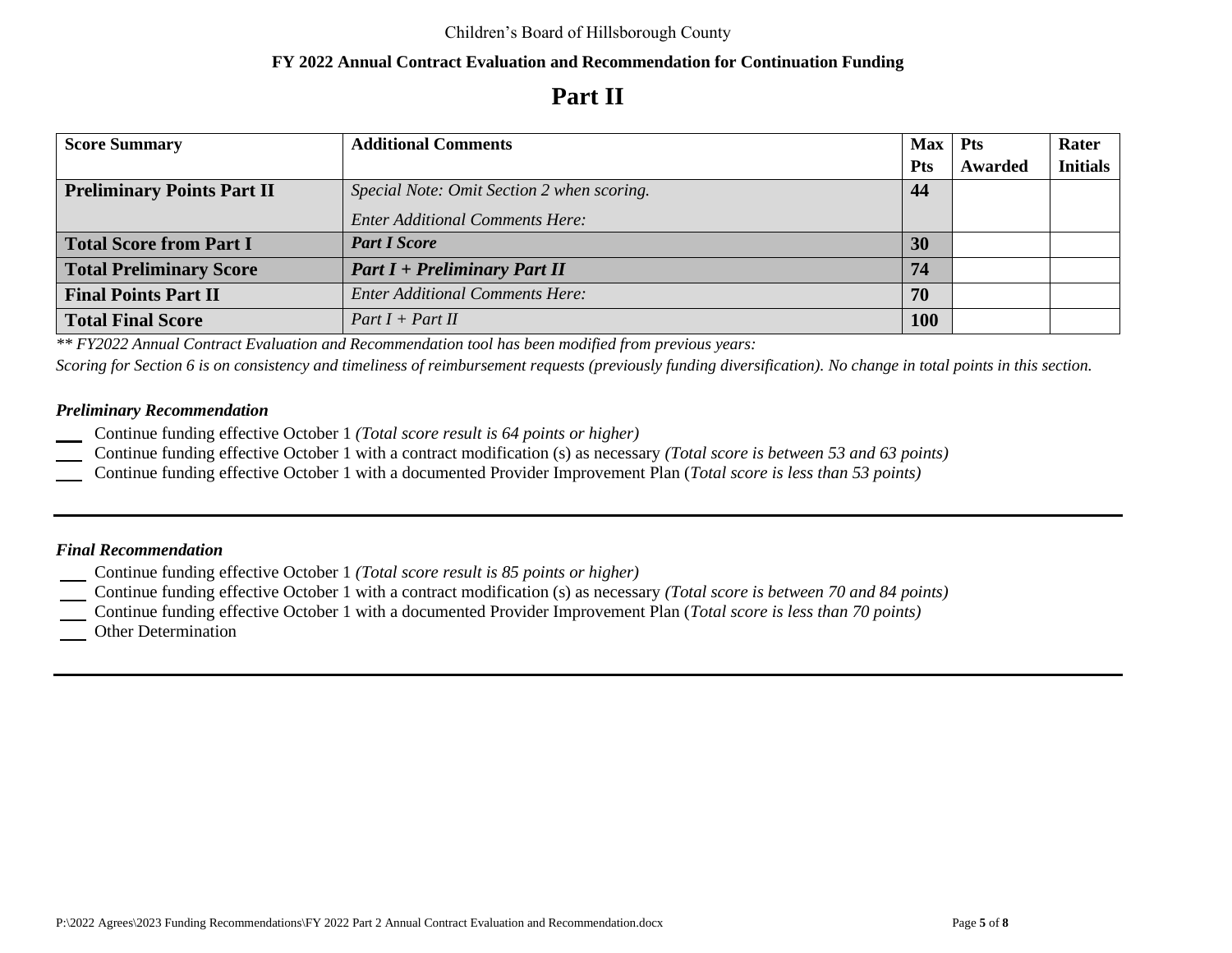|    | <b>NOT SCORED</b><br><b>CBHC Review by 11/15</b>                             | Comments/Explanations should reflect best practices and plans to improve                                                                                                                                                                                                                                                                                                      |  |  |  |  |  |
|----|------------------------------------------------------------------------------|-------------------------------------------------------------------------------------------------------------------------------------------------------------------------------------------------------------------------------------------------------------------------------------------------------------------------------------------------------------------------------|--|--|--|--|--|
|    | 7. Agency Audit (for direct<br>contracts and lead agencies<br><i>only</i> )  | <b>Check one (If opinion status not selected, comments required):</b><br>Unmodified opinion with no comments or findings<br>Unmodified opinion with comments<br>Unmodified opinion with findings<br>Qualified opinion<br><b>Enter Comments Here:</b>                                                                                                                          |  |  |  |  |  |
| 8. | <b>ASO Provider Monitoring</b><br>Check here if <b>not</b> applicable $\Box$ | Indicate "yes" or "no" for each item:<br>Adherence to ASO Policies and Procedures<br>Service or support tied back to a family support plan. Indicate %<br>Documentation found in client file to substantiate ASO expenditures<br>Funds returned if any. Indicate \$ amount<br>If any of these objectives were not met please briefly describe:<br><b>Enter Comments Here:</b> |  |  |  |  |  |
| 9. | Provider Improvement Plan                                                    | <b>Check one:</b><br>Not Applicable<br><b>Completed Successfully</b><br>Not Completed Successfully<br>In Progress (continuing into next fiscal year)                                                                                                                                                                                                                          |  |  |  |  |  |

### **Part II**

#### **Did Agency Audit, ASO** or Provider Improvement Plan results change continuation funding recommendation? □ Yes □ No

- **Continue funding effective October 1**
- **Continue funding effective October 1 with a contract modification (s) as necessary**
- Continue funding effective October 1 with a Provider Improvement Plan
- **I** Other Determination

*Enter Comments Here:*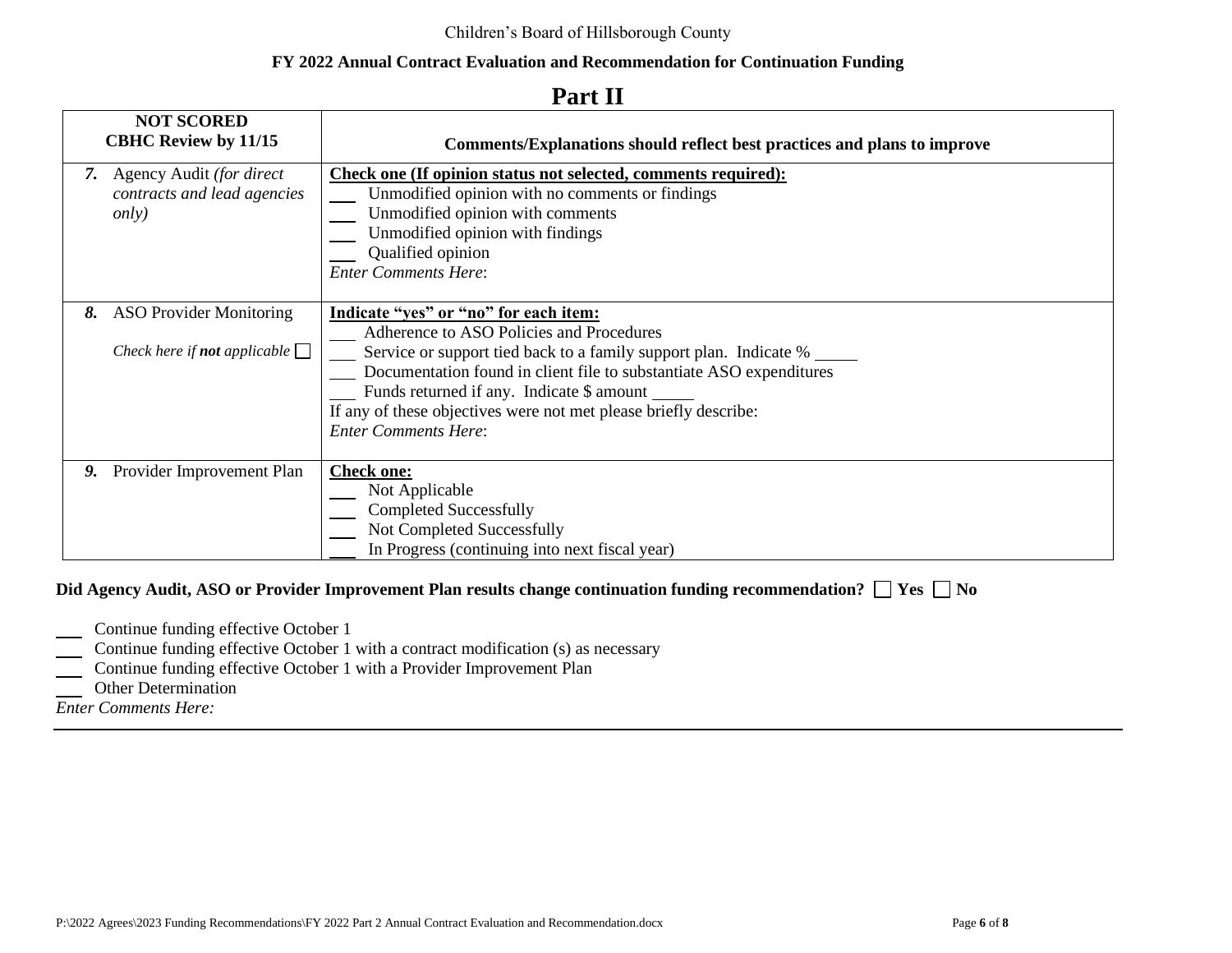#### Children's Board of Hillsborough County

### **FY 2022 Annual Contract Evaluation and Recommendation for Continuation Funding**

## **Part II Projected Funding Allocation**

| FY 2021 Contract Amount: \$                                                                                                                                 | ASO Allocation: \$               |                                |  |  |  |  |  |  |  |
|-------------------------------------------------------------------------------------------------------------------------------------------------------------|----------------------------------|--------------------------------|--|--|--|--|--|--|--|
| FY 2022 Continuation Contract Amount: \$                                                                                                                    | ASO Allocation: \$               |                                |  |  |  |  |  |  |  |
| <b>Explain any amount difference</b> including impact to program or if contract is ending (i.e. changes to service levels, outcomes and/or ASO allocations) |                                  |                                |  |  |  |  |  |  |  |
| <b>Enter Comments Here:</b>                                                                                                                                 |                                  |                                |  |  |  |  |  |  |  |
| <b>Type of Contract:</b> $\Box$ Investment (more than \$600,000)                                                                                            | Uniting $(\$75,000 - \$599,999)$ | Leading $(\$5,000 - \$74,999)$ |  |  |  |  |  |  |  |
|                                                                                                                                                             |                                  |                                |  |  |  |  |  |  |  |
|                                                                                                                                                             |                                  |                                |  |  |  |  |  |  |  |
| Director of Programs Signature and Date: ____________                                                                                                       |                                  |                                |  |  |  |  |  |  |  |